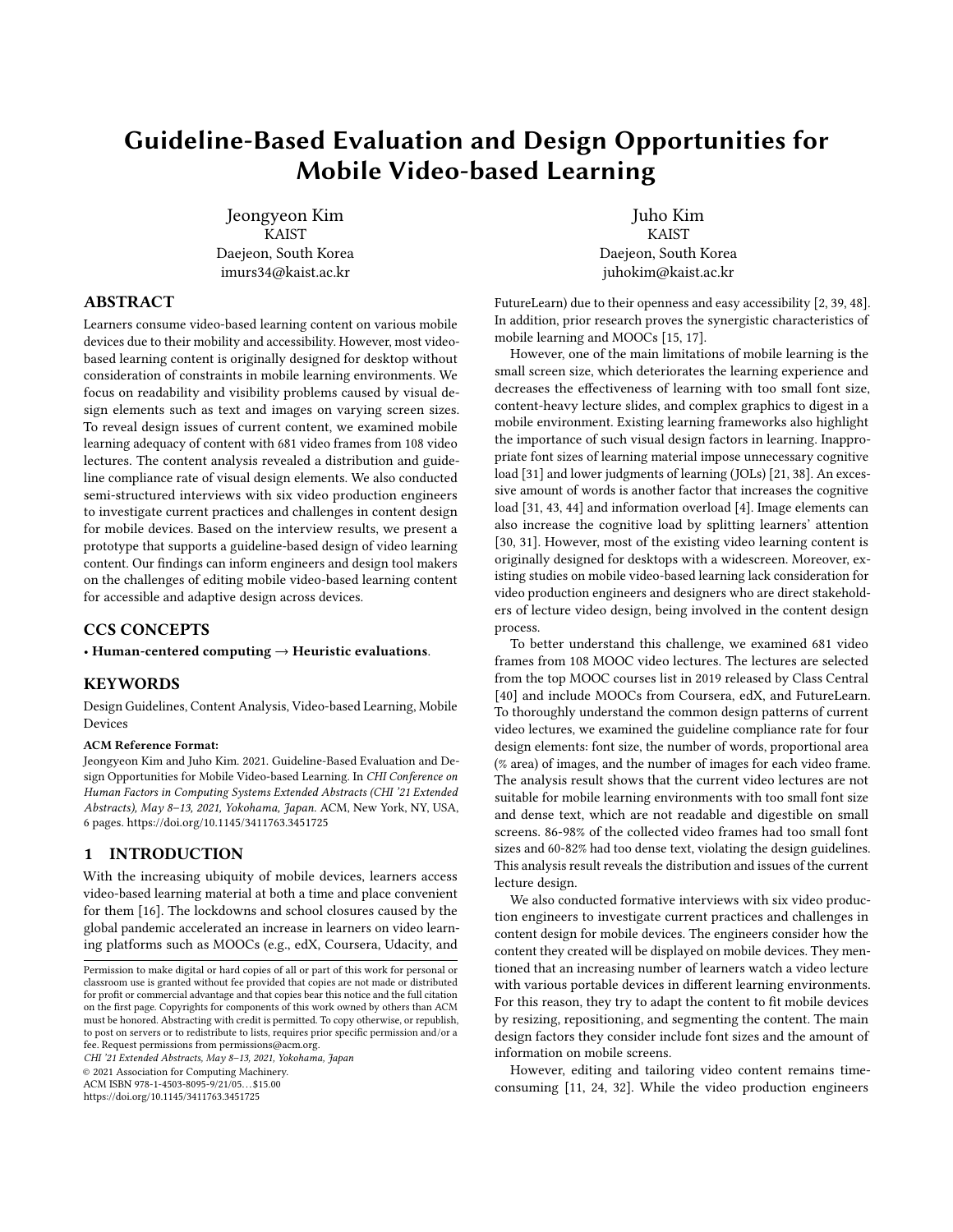CHI '21 Extended Abstracts, May 8–13, 2021, Yokohama, Japan Jeongyeon Kim and Juho Kim

<span id="page-1-0"></span>

Figure 1: (a) Distribution of font size in current video lecture content. The average font size of 681 video frames is 11.6 pt. (b) Compliance rate with existing design guidelines for font size. 86% of the video frames have font sizes smaller than 16 pt (Google Material Design Guidelines [\[19\]](#page-4-8)) and 98% of them have font size smaller than 26 pt (presentation design guidelines [\[12,](#page-4-9) [23,](#page-4-10) [36\]](#page-5-10)).

consider the mobile version of the video lecture throughout the editing process, designing content that fits the desktop and mobile environments at the same time can be challenging and sometimes requires tedious tasks.

To address this problem, we explored the feasibility of providing guideline-based feedback during the video content design process. We present a prototype of a computer-guided video content design tool that allows engineers to view the analytics and feedback for the content they have created.

In summary, the primary contributions of this research are:

- A content analysis that reveals a landscape of design elements of current video-based learning content and automated inspection for design guideline compliance
- An exploration of challenges and current practices of video content design process for mobile learning environments through interviews with video production engineers
- A prototype system that supports video production engineers with computer-guided video content design

# 2 VIDEO-BASED LEARNING CONTENT ANALYSIS

To investigate the design practices of existing video and the suitability for mobile devices, we examined 681 video frames from 108 MOOC video lectures, which we selected from top MOOCs released by Class Central [\[40\]](#page-5-8). Class Central is a review website for MOOCs and they release a list of the top MOOCs based on user reviews. The selected MOOCs are hosted on Coursera, edX, and FutureLearn and are from 25 universities in 11 countries. We first collected 36 MOOCs offered in English with no talking head production. Talkinghead style videos contain no design elements which determine the suitability for mobile devices (e.g., images, text), so we excluded them. Except for the talking-head style, the sampled set covered various common types of video production: presentation, picturein-picture, voice-over presentation, Khan style tutorial, and a video screencast of the instructor [\[20,](#page-4-11) [35\]](#page-5-11). We then randomly selected three video lectures from each course. The average length of 108

<span id="page-1-1"></span>

Figure 2: (a) Distribution of number of words in current video lecture content. The video frames contain 73 words on average. (b) Compliance rate with existing design guidelines for number of words. 82% of the sampled video frames have more than 20 words (guidelines from [\[9\]](#page-4-12)) and 60% of them contain more than 45 words (guidelines from [\[5\]](#page-4-13)).

video lectures is 9.07 minutes. After the extraction of video lectures, we sampled 681 video frames from the selected video lectures. They were extracted using an edge-based frame difference, which is used by previous research to measure the level of visual change in video lectures [\[13,](#page-4-14) [28,](#page-5-12) [47\]](#page-5-13). The number of video frames per video was 5.6 on average (from 1 frame to 31 frames per video lecture). We also used the pytesseract OCR engine [\[37\]](#page-5-14) for text detection, which is known to show reliable accuracy in existing work [\[25,](#page-4-15) [45,](#page-5-15) [47\]](#page-5-13).

To understand the common design patterns of video lectures, we investigated four design features: font size, the number of words, proportional area (% area) of images, and the number of images per video frame. We selected these features based on literature [\[3,](#page-4-16) [18,](#page-4-17) [41\]](#page-5-16) and interviews with video production engineers. According to the interviews, they consider the size and amount of text and image content as major factors that determine readability on mobile screens.

We investigated the four design features of current lecture content in comparison with the design guidelines in the literature (Table [1\)](#page-2-0). For comparison, we normalized the font size in video lectures since text is displayed in different sizes depending on the screen size and resolution of mobile devices. We used the most common mobile screen size: 5.5-inch diagonal size with 1080 x 1920 screen resolution [\[1,](#page-4-18) [6\]](#page-4-19) for normalization.

#### 2.1 Font Size

The average font size of 681 video frames is 11.6 pt. The average font size of the body text, excluding the title text, is 11.2 pt. To estimate the compliance rate for design guidelines of current video content, we combined measures of font size that are in different units (e.g., px, sp) to point (pt) for the comparison. Apple's Human Interface Guidelines adopt 17 pt as a default body text size [\[26\]](#page-4-20) and Google Material Design Guidelines suggest 16 pt as body text size [\[19\]](#page-4-8), whereas the guidelines for presentation slides encourage using font size above 24 or 26 pt in the body of the slide [\[12,](#page-4-9) [23,](#page-4-10) [36\]](#page-5-10). Based on mobile design guidelines of Apple and Google, 86% of the video frames have font sizes smaller than 16 pt and 88% of body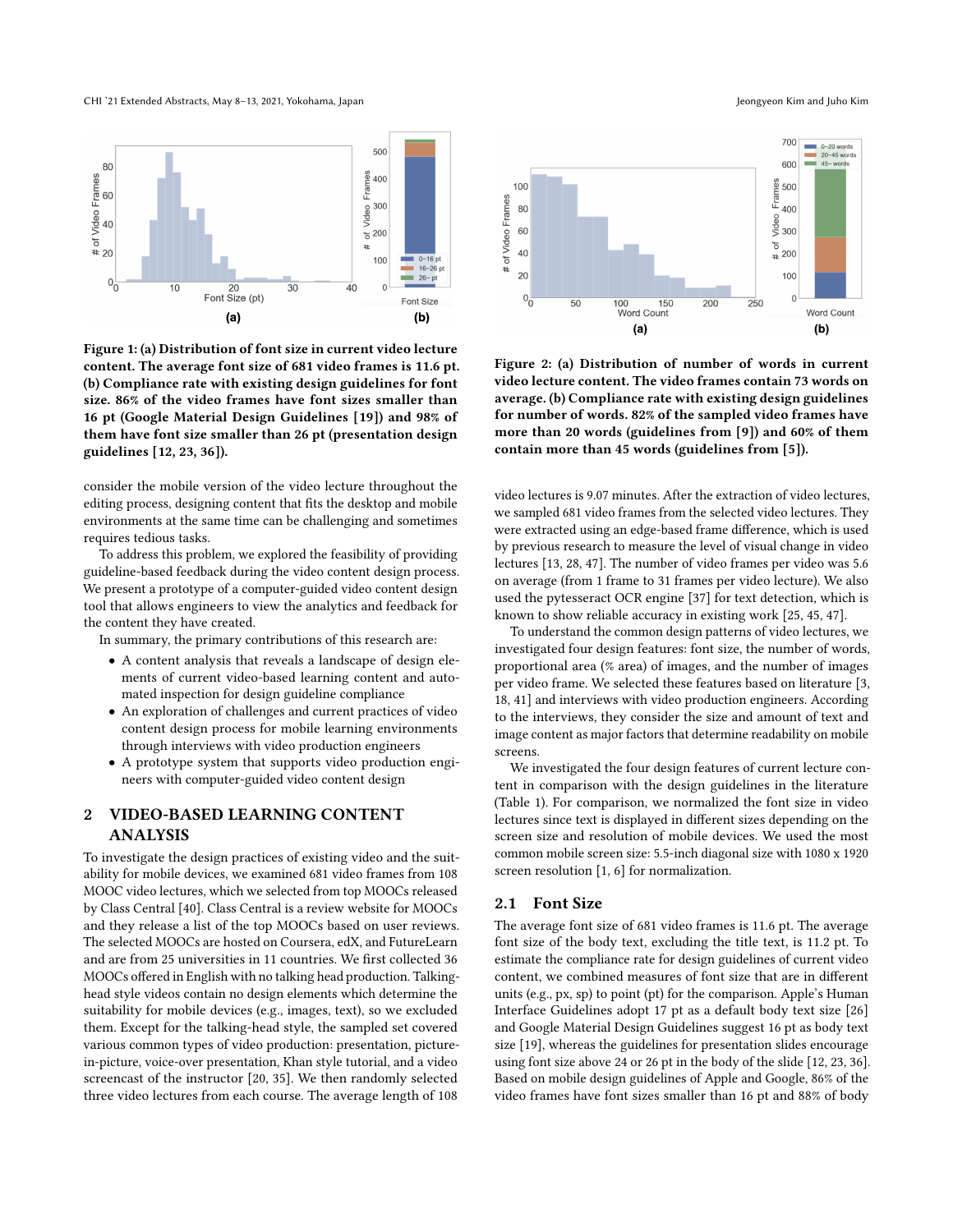<span id="page-2-0"></span>

|                       |                                           | Design Guidelines in                                                            |                                           | Proportion of                             |
|-----------------------|-------------------------------------------|---------------------------------------------------------------------------------|-------------------------------------------|-------------------------------------------|
| <b>Design Element</b> |                                           | Literature                                                                      | <b>Current MOOC Videos</b>                | <b>Inappropriate Design</b>               |
| Text<br>Element       | Avg Font Size                             | above 16-17 pt (mobile)[19, 26]<br>above 24-26 pt (presentation) $[12, 23, 36]$ | 11.6 pt (all text)<br>11.2 pt (body text) | 86-98 % (all text)<br>88-98 % (body text) |
|                       | Avg Number of<br>Words                    | below 20-45 words[5, 9, 42]                                                     | 73 words                                  | $60 - 82 \%$                              |
| Image<br>Element      | <b>Avg Proportional</b><br>Area of Images | as large as possible especially<br>for complex images[14, 29]                   | 27 % (talking heads not included)         |                                           |
|                       | Avg Number of<br>Images                   | maximum 2 images [14, 29]                                                       | 0.88 images (talking heads not included)  | 8 % (talking heads not included)          |

Table 1: We examined 681 video frames from 108 MOOC video lectures to inform our exploration of current video lecture design. The proportional range of inappropriate design is estimated by a comparison of sampled video lecture design with existing design guidelines. For the list of video lectures analyzed in this paper, refer to the supplementary material.

text has font sizes smaller than 16 pt. Adopting the guidelines for presentation slides, over 98% of the video frames have font size smaller than 26 pt. The distribution of font size and compliance rate for the design guidelines is shown in Figure [1.](#page-1-0) Regarding the font size guidelines for mobile environment and presentation slides, the analysis result of the current video lectures implies that they might not be readable enough on small screens. Furthermore, the temporal and transitional dynamics of video content can exacerbate the readability problem.

#### 2.2 Number of Words

The video frames contain 73 words on average, which is in accordance with previous work that demonstrates the average number of words per video frame is 69 [\[46\]](#page-5-19). The appropriate amount of text in multimedia learning content and presentation slides is suggested by a body of previous work. The redundancy principle and modality principle of multimedia learning theory suggests that learning efficiency increases with less text in multimedia learning content. [\[27,](#page-4-22) [34,](#page-5-20) [41\]](#page-5-16). More specifically, using no more than 45 words per presentation slide is recommended [\[5\]](#page-4-13) and more strict guidelines advocate using less than 20 words per slide [\[9\]](#page-4-12). Another work advocates that the maximum number of words per slide should be 25 [\[42\]](#page-5-17). In our video set, 82% of the sampled video frames have more than 20 words and 60% of them contain more than 45 words, which suggests room for reducing the amount of content in accordance with the suggested guidelines. The distribution of word count and compliance rate for the design guidelines is shown in Figure [2.](#page-1-1)

#### 2.3 Image

To analyze image elements in video lectures, we excluded 68 video frames with a screencast on code editor or website since we aim to examine the image elements which are added and adjusted deliberately by content engineers or instructors. On the other hand, some of the video lectures display the instructor's talking head in a picture-in-picture mode. Since talking heads are special types of visuals that are different from static images, we excluded the picture-in-picture talking heads from image analysis. The analysis result shows that the video frames contain 0.88 images with 27% of the image area not including the talking heads. The most common layout was the one with half text area and half image area. With regard to the effects of images in learning material, Mayer's Multimedia Learning Theory demonstrates that people learn better from words and pictures than from words alone [\[10,](#page-4-23) [33\]](#page-5-21). On the other hand, existing work on lecture slide design for radiology recommends lecture slides to contain maximum two images in a single slide [\[14,](#page-4-21) [29\]](#page-5-18). In our video set, 8% of video frames contain more than two images per slide. The analysis result for images shows a lower violation rate for the guidelines compared to that of text element from the perspective of legibility.

The analysis result indicates that the current video lectures with too small font size and dense text need enhancement to be digestible and readable in mobile environments. The result motivated us to develop a design tool to support the design process of mobile videobased learning content based on the known guidelines.

# 3 SEMI-STRUCTURED INTERVIEWS

We conducted semi-structured interviews with six video production engineers to investigate engineers' current practices and challenges in mobile video-based learning content design.

#### 3.1 Participants and Recruitment

We recruited six participants (5 male, 1 female) from the U.S. and South Korea via campus mailing lists. All participants have more than 4 years of experience in educational video design (from 4 to 30 years). We selected the interviewees based on the following criteria: the interviewee (1) is responsible for editing visual design elements such as adjusting font size and the amount of information in a video lecture and (2) has experience in using design tools in the working field. Of these, five participants are university staff and have design experience on MOOC content, and one is an independent engineer for editing and publishing video-based learning content. We used a saturation method [\[7\]](#page-4-24) to determine the number of participants.

#### 3.2 Interview Method

We asked them about the general design process and the main editing techniques they use for video lecture design and editing. We audio-recorded the semi-structured interviews with permission and they lasted about one hour. The full interview questions are included as supplementary material.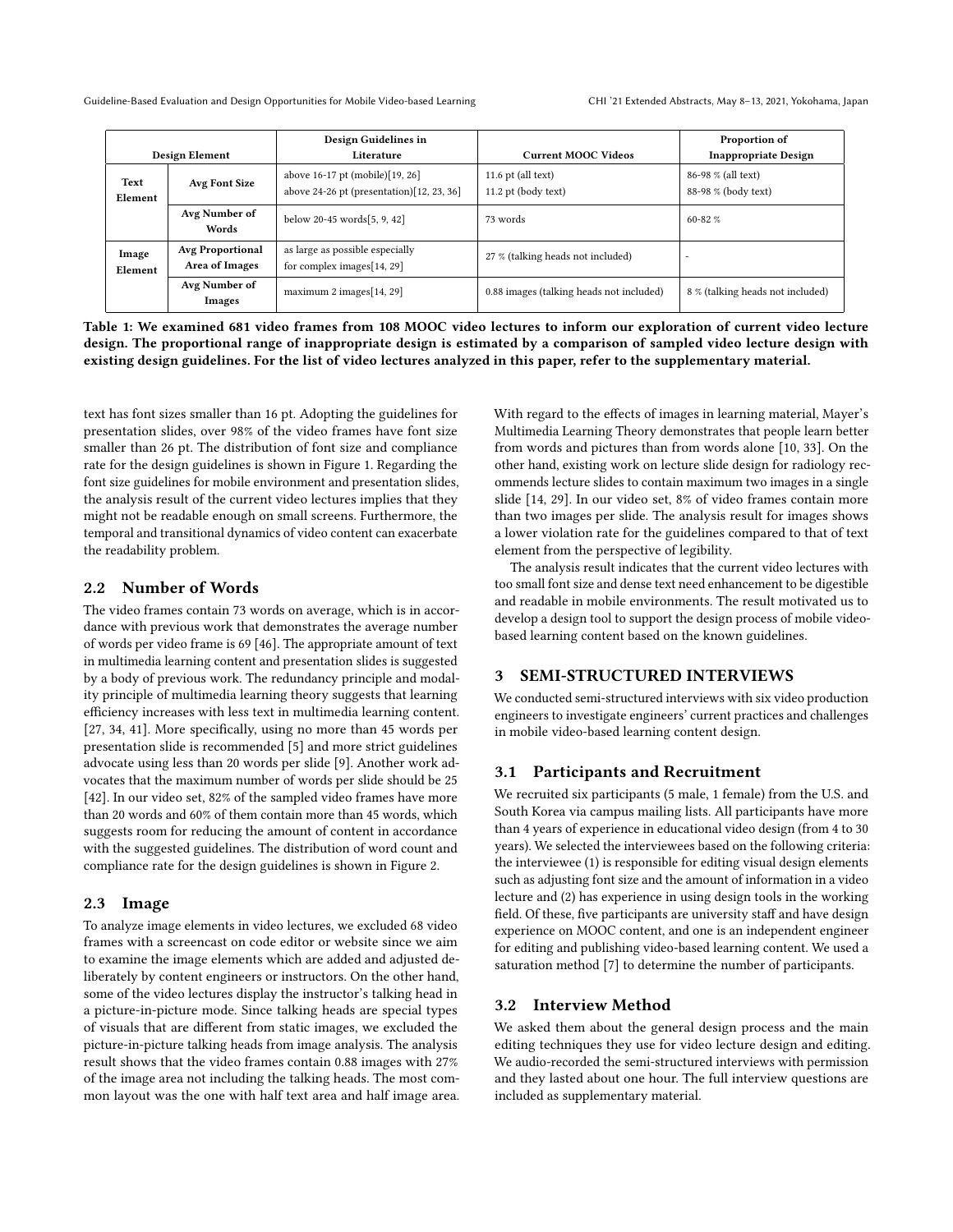CHI '21 Extended Abstracts, May 8–13, 2021, Yokohama, Japan Jeongyeon Kim and Juho Kim

#### 3.3 Analysis

The audio-recorded interviews were transcribed using either human or machine transcription. One of the authors then manually corrected transcription errors. We analyzed them using thematic analysis methods [\[8\]](#page-4-25). We open-coded the data and identified emergent patterns in a similar way to previous research [\[22\]](#page-4-26) that investigated the design practices of professional content designers. Here we summarize the results.

### 3.4 Mobile-First or Desktop-First Design

The engineers said they keep the mobile version of the content in mind throughout the design process. A major concern regarding mobile devices was the small screen size. They modified font size, image size, and the amount of information displayed on the screen to fit the small screen size. One participant sent internal design guidelines to instructors. This participant noted that "I made this guideline to make my work more efficient. The instructors sometimes do not consider how the content is displayed in mobile environments. Viewers may not watch the lecture on a large desktop screen. They might use smartphones or tablet PCs, so we try to use close-up images, large text with good contrast, and uncluttered slides to be readable in small screens." (P2). Another participant also mentioned that his team has internal design guidelines for minimum font size in mobile environments. The rest of them, however, did not have specific guidelines for design and they explained that the quality of video design varies depending on engineers' style.

One participant explained that "We always test our content in mobile environments with small screens such as smartphones. All the design decisions on font size and the number of images are determined by legibility and readability in mobile devices." (P1). "We have more users on mobile devices than on the desktop, so we enlarge and segment almost every content." (P6).

#### 3.5 Main Editing Techniques

We asked the main editing technique to fit mobile devices to inform the design decisions of a content adaptation system. The video production engineers pointed out that the instructors bring the lecture slides which are used in classroom settings equipped with large screens which are not appropriate for learning video most of the time due to lack of consideration for various devices. To fit the provided material to the mobile learning environment, the main techniques they use were resizing, repositioning, and segmenting.

3.5.1 Resizing. They enlarge text and images to make them more visible in various screen sizes. One participant mentioned 20 pt as the minimum font size and they were also using editing software such as Adobe Photoshop and AfterEffects to zoom in complex graphics. The participant noted that "We make sure that the fonts and graphics are large enough to be seen in small screen size." (P2).

3.5.2 Reposition. All participants said they reposition text and images by considering the visual flow of the presentation. They move graphics and text to find the proper alignment and composition after resizing content to suit small screens.

3.5.3 Segmenting. The amount of information in a single frame was another important factor they consider while designing content.

<span id="page-3-0"></span>

Figure 3: (a) original slide: slide provided by instructors is displayed. (b) design analysis: analysis result of design based on existing guidelines is displayed.

One of our participants explained that "I always need to segment a provided lecture slide into multiple slides with less information in them and that is a very tedious task." (P1). Another participant also mentioned that "Too much content on a slide turns people off. In such a case, we segment a single slide into two or three slides." (P2). They rarely summarize or reformat the content from a lengthy paragraph to a list of bullet points since they cannot learn and understand every content they edit. They also try to preserve the instructor's original intent without aggressive editing.

#### 3.6 Takeaways from the Interviews

Participants in the semi-structured interviews consider how the content they created will be displayed on mobile devices. For this reason, they adapt the content to fit mobile devices by resizing, repositioning, and segmenting the content. However, designing content that fits the various screen sizes is challenging and sometimes requires tedious tasks.

# 4 COMPUTER-GUIDED VIDEO CONTENT DESIGN

We designed an initial prototype system to support engineers' design process of mobile video-based learning content. The prototype system allows engineers to view the analytics and feedback for the content they have created. Figure [3](#page-3-0) shows the system which provides guideline-based content editing. The system provides analysis results for the slides provided by the instructors (Figure [3\(](#page-3-0)a)) based on the existing design guidelines (Figure [3\(](#page-3-0)b)). It provides statistics for three design features (font size, amount of text, amount of images) and whether the given slide complies with the guidelines or not. It displays smiling faces for the criteria that meet the guidelines and frowning faces for the criteria that do not. The gauge on the right of the statistics table displays the overall appropriateness of the design. The gauge has three parts - good, fair, bad.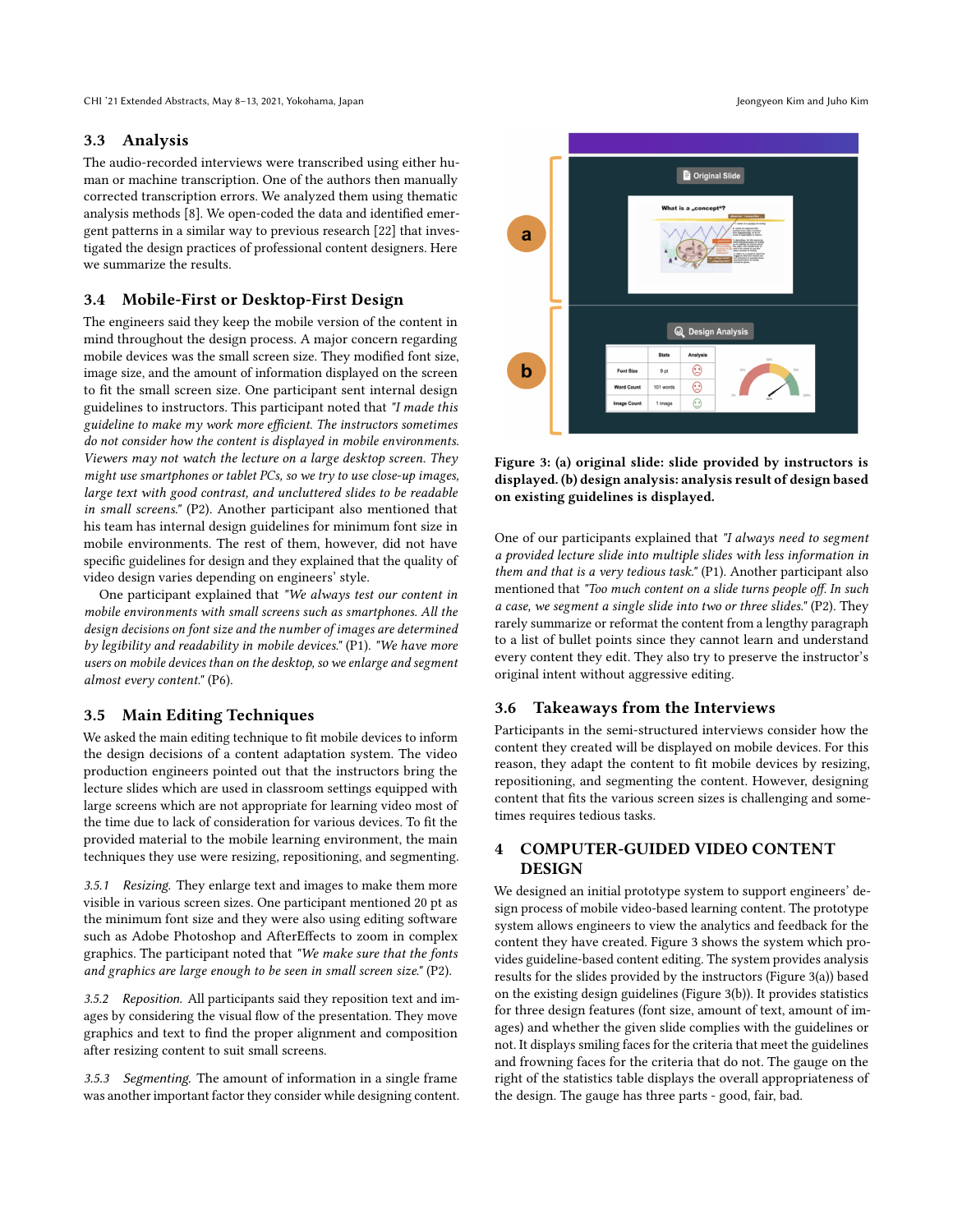Guideline-Based Evaluation and Design Opportunities for Mobile Video-based Learning CHI '21 Extended Abstracts, May 8-13, 2021, Yokohama, Japan

#### 5 EVALUATION

We conducted a formative evaluation of the prototype with four video production engineers from South Korea and the U.S. We recruited them via campus mailing lists. All participants have more than 2 years of experience in educational video design (from 2 to 30 years). They are responsible for editing video content such as adjusting font size and the amount of information in a video lecture. We asked for feedback on our prototype system and the interviews lasted about one hour. Here we summarize key findings drawn from the interviews.

Three participants mentioned that the provided design analysis for their content can increase the consistency of design. They noted that different design standards and preferences across engineers result in video content that varies in quality. Some participants mentioned that they want to customize the standards used in the design analysis as needed. "The design guidelines would be helpful as a consistent indicator, but at the same time, I want to modify the metric considering the characteristics and context of the content." (P2). One participant noted that the analysis can help them detect a flawed slide. "Given dozens of lecture slides from an instructor, we sometimes miss out on slides with improper design. The system can function as an alert system." (P4). These findings reveal design implications for a design tool for video-based learning content across devices.

#### 6 CONCLUSION AND FUTURE WORK

We discuss findings and possible extensions of this work.

In this paper, we examined the mobile learning adequacy of current video-based learning material with 681 video frames from 108 lectures. The content analysis revealed a distribution of visual design elements and guideline compliance rate of the main visual design elements. We also conducted semi-structured interviews with six video production engineers to investigate engineers' current practices and challenges in mobile video-based learning content design. Finally, we present a prototype system for engineers and discuss design implications for the design of an authoring tool for engineers.

In future work, we first plan to conduct a content analysis including extended design factors such as font styles, font colors, visual complexities of graphics. Second, we can develop a design tool for engineers or plug-in software that can be integrated into the existing design tools being used by engineers. Third, we can extend the research to accessibility evaluation protocols and systems for the visually impaired, older adults, or dyslexics since readability and visibility of the content are the main factors of accessibility. We expect that the quality and accessibility of video-based learning content can be improved based on our research.

#### ACKNOWLEDGMENTS

This work was supported by the National Research Foundation of Korea (NRF) grant funded by the Korea government (MSIT) (NRF-2020R1C1C1007587).

#### REFERENCES

<span id="page-4-18"></span>[1] AfiliasTechnologiesLimited. 2019 (accessed September 10, 2020). Viewport, resolution, diagonal screen size and DPI for the most popular smartphones. [https://deviceatlas.com/blog/viewport-resolution-diagonal-screen-size](https://deviceatlas.com/blog/viewport-resolution-diagonal-screen-size-and-dpi-most-popular-smartphones)[and-dpi-most-popular-smartphones](https://deviceatlas.com/blog/viewport-resolution-diagonal-screen-size-and-dpi-most-popular-smartphones)

- <span id="page-4-1"></span>[2] Ahmed Alamri, Zhongtian Sun, Alexandra I Cristea, Gautham Senthilnathan, Lei Shi, and Craig Stewart. 2020. Is MOOC Learning Different for Dropouts? A Visually-Driven, Multi-granularity Explanatory ML Approach. In International Conference on Intelligent Tutoring Systems. Springer, 353–363.
- <span id="page-4-16"></span>[3] Michael Alley and Kathryn A Neeley. 2005. Rethinking the design of presentation slides: A case for sentence headlines and visual evidence. Technical communication 52, 4 (2005), 417–426.
- <span id="page-4-5"></span>[4] Mohamed Ally. 2005. Using learning theories to design instruction for mobile learning devices. Mobile learning anytime everywhere (2005), 5–8.
- <span id="page-4-13"></span>[5] Gerald J Alred, Charles T Brusaw, and E Oliu Walter. [n.d.]. Handbook of Technical Writing. Bedford/St. Martins, Boston, MA, USA, 2006. paperback), 0-312- 35267-0 (hardcover). xxiv ([n. d.]).
- <span id="page-4-19"></span>Shaun Anderson. 2020 (accessed September 10, 2020). What Are The Best Screen Sizes For Responsive Web Design? <https://www.hobo-web.co.uk/best-screen-size/>
- <span id="page-4-24"></span>[7] H Russell Bernard and Harvey Russell Bernard. 2013. Social research methods: Qualitative and quantitative approaches. Sage.
- <span id="page-4-25"></span>Virginia Braun and Victoria Clarke. 2006. Using thematic analysis in psychology. Qualitative research in psychology 3, 2 (2006), 77–101.
- <span id="page-4-12"></span>[9] Sabra Brock and Yogini Joglekar. 2011. Empowering PowerPoint: Slides and teaching effectiveness. Interdisciplinary Journal of Information, Knowledge, and Management 6, 1 (2011), 85–94.
- <span id="page-4-23"></span>[10] Kirsten R Butcher. 2014. The multimedia principle. The Cambridge handbook of multimedia learning 2 (2014), 174–205.
- <span id="page-4-6"></span>[11] Juan Casares, A Chris Long, Brad A Myers, Rishi Bhatnagar, Scott M Stevens, Laura Dabbish, Dan Yocum, and Albert Corbett. 2002. Simplifying video editing using metadata. In Proceedings of the 4th conference on Designing interactive systems: processes, practices, methods, and techniques. 157–166.
- <span id="page-4-9"></span>[12] Terence Cavanaugh and Catherine Cavanaugh. 2000. Interactive PowerPoint for teachers and students. In Society for Information Technology & Teacher Education International Conference. Association for the Advancement of Computing in Education (AACE), 496–499.
- <span id="page-4-14"></span>[13] Dipesh Chand and Hasan Ogul. 2020. Content-Based Search in Lecture Video: A Systematic Literature Review. In 2020 3rd International Conference on Information and Computer Technologies (ICICT). IEEE, 169–176.
- <span id="page-4-21"></span>[14] H Christian Davidson and Richard H Wiggins. 2003. Radiology teaching presentation tools. In Seminars in ultrasound, CT, and MR, Vol. 24. 420–427.
- <span id="page-4-2"></span>[15] Inge De Waard, Apostolos Koutropoulos, Rebecca J Hogue, Sean C Abajian, Nilgün Özdamar Keskin, C Osvaldo Rodriguez, and Michael Sean Gallagher. 2012. Merging MOOC and mLearning for increased learner interactions. International Journal of Mobile and Blended Learning (IJMBL) 4, 4 (2012), 34–46.
- <span id="page-4-0"></span>[16] Inge DeWaard, Sean Abajian, Michael Sean Gallagher, Rebecca Hogue, Nilgün Keskin, Apostolos Koutropoulos, and Osvaldo C Rodriguez. 2011. Using mLearning and MOOCs to understand chaos, emergence, and complexity in education. International Review of Research in Open and Distributed Learning 12, 7 (2011), 94–115.
- <span id="page-4-3"></span>[17] Inge deWaard, Apostolos Koutropoulos, N Keskin, Sean C Abajian, Rebecca Hogue, C Osvaldo Rodriguez, and Michael Sean Gallagher. 2011. Exploring the MOOC format as a pedagogical approach for mLearning. In Proceedings of 10th World Conference on Mobile and Contextual Learning. 138–145.
- <span id="page-4-17"></span>[18] Francis T Durso, Vlad L Pop, John S Burnett, and Eric J Stearman. 2011. Evidencebased human factors guidelines for PowerPoint presentations. Ergonomics in Design 19, 3 (2011), 4–8.
- <span id="page-4-8"></span>[19] GoogleLLC. 2020 (accessed September 10, 2020). The type system (Material Design). <https://material.io/design/typography/the-type-system.html#type-scale>
- <span id="page-4-11"></span>[20] Philip J Guo, Juho Kim, and Rob Rubin. 2014. How video production affects student engagement: An empirical study of MOOC videos. In Proceedings of the first ACM conference on Learning@ scale conference. 41–50.
- <span id="page-4-4"></span>[21] Vered Halamish. 2018. Can very small font size enhance memory? Memory & cognition 46, 6 (2018), 979–993.
- <span id="page-4-26"></span>[22] Jane Hoffswell, Wilmot Li, and Zhicheng Liu. 2020. Techniques for Flexible Responsive Visualization Design. In Proceedings of the 2020 CHI Conference on Human Factors in Computing Systems. 1–13.
- <span id="page-4-10"></span>[23] J Holzl. 1997. Twelve tips for effective PowerPoint presentations for the technologically challenged. Medical Teacher 19, 3 (1997), 175–179.
- <span id="page-4-7"></span>[24] Xian-Sheng Hua, Zengzhi Wang, and Shipeng Li. 2005. LazyCut: content-aware template-based video authoring. In Proceedings of the 13th annual ACM international conference on Multimedia. 792–793.
- <span id="page-4-15"></span>[25] Moula Husain, SM Meena, Akash K Sabarad, Harish Hebballi, Shiddu M Nagaralli, and Sonal Shetty. 2015. Counting occurrences of textual words in lecture video frames using apache hadoop framework. In 2015 IEEE International Advance Computing Conference (IACC). IEEE, 1144–1147.
- <span id="page-4-20"></span>[26] Apple Inc. 2020 (accessed September 10, 2020). Typography (Human Interface Guidelines). [https://developer.apple.com/design/human-interface-guidelines/](https://developer.apple.com/design/human-interface-guidelines/ios/visual-design/typography/) [ios/visual-design/typography/](https://developer.apple.com/design/human-interface-guidelines/ios/visual-design/typography/)
- <span id="page-4-22"></span>[27] Nabil Issa, Mary Schuller, Susan Santacaterina, Michael Shapiro, Edward Wang, Richard E Mayer, and Debra A DaRosa. 2011. Applying multimedia design principles enhances learning in medical education. Medical education 45, 8 (2011), 818–826.